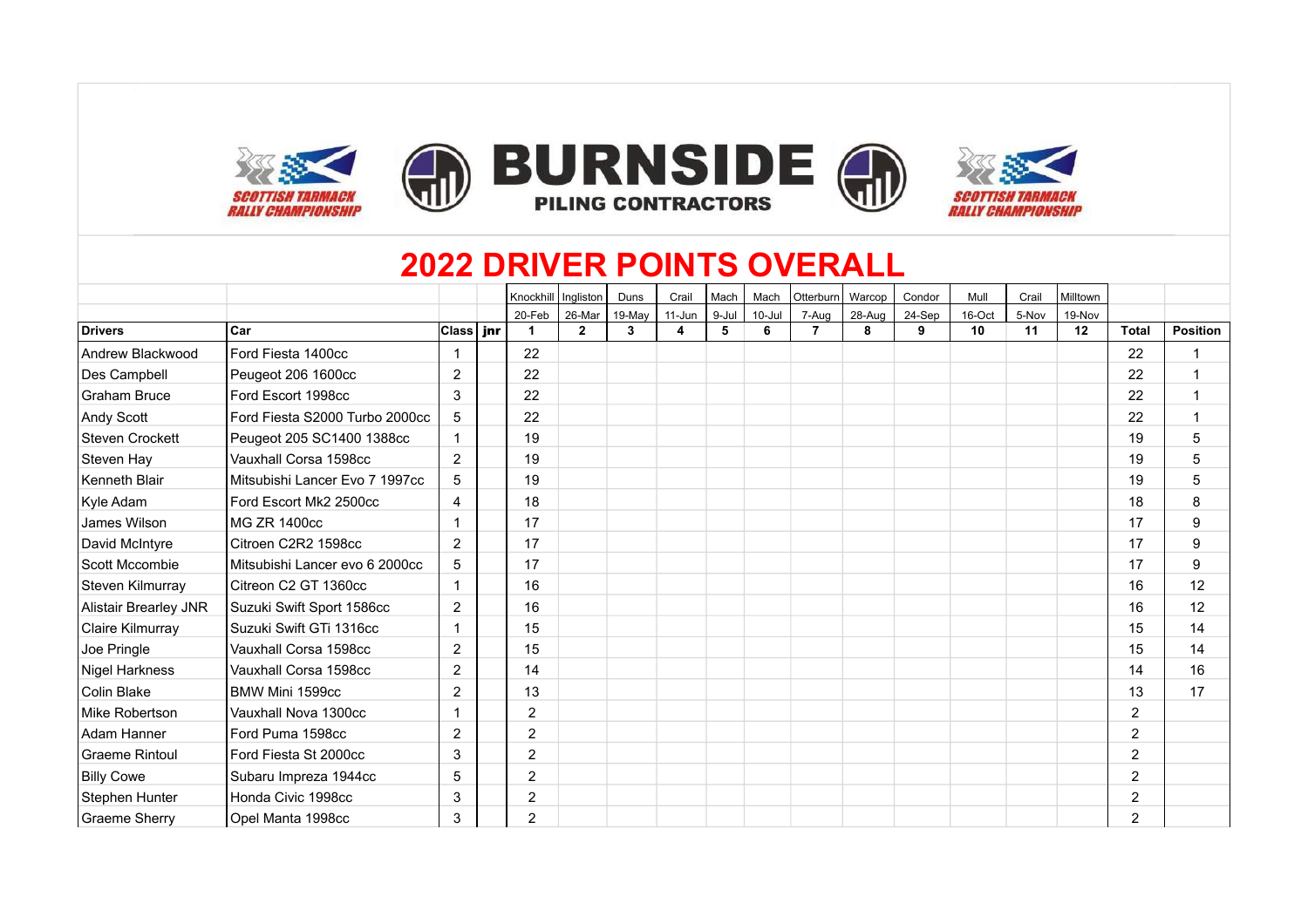

#### **2022 DRIVER POINTS OVERALL**

|                        |                               |                | Knockhill   Ingliston |                | Duns   | Crail      | Mach  | Mach   | Otterburn | Warcop | Condor | Mull   | Crail | Milltown |                |                 |
|------------------------|-------------------------------|----------------|-----------------------|----------------|--------|------------|-------|--------|-----------|--------|--------|--------|-------|----------|----------------|-----------------|
|                        |                               |                | 20-Feb                | 26-Mar         | 19-May | $11 - Jun$ | 9-Jul | 10-Jul | 7-Aug     | 28-Aug | 24-Sep | 16-Oct | 5-Nov | 19-Nov   |                |                 |
| <b>Drivers</b>         | Car                           | Class∣ jnr     |                       | $\overline{2}$ | 3      | 4          | 5     | 6      |           | 8      | 9      | 10     | 11    | 12       | <b>Total</b>   | <b>Position</b> |
| Colin Irving           | Talbot Sunbeam 1998cc         | 3              | $\overline{2}$        |                |        |            |       |        |           |        |        |        |       |          | 2              |                 |
| Cameron Davidson       | Peugeot 205 1900cc            | 3              | $\overline{2}$        |                |        |            |       |        |           |        |        |        |       |          | 2              |                 |
| John Marshall          | Ford Fiesta Rallye 2 1600cc   | 5              | $\overline{2}$        |                |        |            |       |        |           |        |        |        |       |          | $\overline{2}$ |                 |
| Alistair Inglis        | Ford Fiesta Rally 2 1600cc    | 5              | $\overline{2}$        |                |        |            |       |        |           |        |        |        |       |          | 2              |                 |
| <b>Bobby Macdonald</b> | Subaru Impreza 1999cc         | 5              | $\overline{2}$        |                |        |            |       |        |           |        |        |        |       |          | $\overline{2}$ |                 |
| Kenny Watt             | Leyland Mini 1275cc           |                |                       |                |        |            |       |        |           |        |        |        |       |          | 0              |                 |
| Alasdair Currie        | Peugeot 106 1587cc            | 2              |                       |                |        |            |       |        |           |        |        |        |       |          | 0              |                 |
| Gary McDermaid         | Peugeot 106 1587cc            | $\overline{2}$ |                       |                |        |            |       |        |           |        |        |        |       |          | 0              |                 |
| Steven O'Donnell       | Citroen C2 1600cc             | $\overline{2}$ |                       |                |        |            |       |        |           |        |        |        |       |          | $\mathbf{0}$   |                 |
| William Crossman       | Renault Clio 1998cc           | 3              |                       |                |        |            |       |        |           |        |        |        |       |          | $\mathbf{0}$   |                 |
| Robert Griffin         | Ford Fiesta ST150 1998cc      | 3              |                       |                |        |            |       |        |           |        |        |        |       |          | $\mathbf{0}$   |                 |
| Craig MacIvor          | Honda Civic Type R 1998cc     | 3              |                       |                |        |            |       |        |           |        |        |        |       |          | $\Omega$       |                 |
| John Robertson         | Ford Escort 1998cc            | 3              |                       |                |        |            |       |        |           |        |        |        |       |          | $\mathbf{0}$   |                 |
| lain Sanderson         | Ford Escort 1998cc            | 3              |                       |                |        |            |       |        |           |        |        |        |       |          | $\mathbf{0}$   |                 |
| Andy Horne             | Darrian T90 2500cc            | 4              |                       |                |        |            |       |        |           |        |        |        |       |          | 0              |                 |
| Thomas Boylan          | Subaru Impreza 1994cc         | 5              |                       |                |        |            |       |        |           |        |        |        |       |          | $\mathbf{0}$   |                 |
| <b>Andrew Chalmers</b> | Subaru Impreza 2000cc         | 5              |                       |                |        |            |       |        |           |        |        |        |       |          | $\mathbf{0}$   |                 |
| Mark Ewing             | Subaru Impreza WRX B13 2000cd | 5              |                       |                |        |            |       |        |           |        |        |        |       |          | 0              |                 |
|                        |                               |                |                       |                |        |            |       |        |           |        |        |        |       |          |                |                 |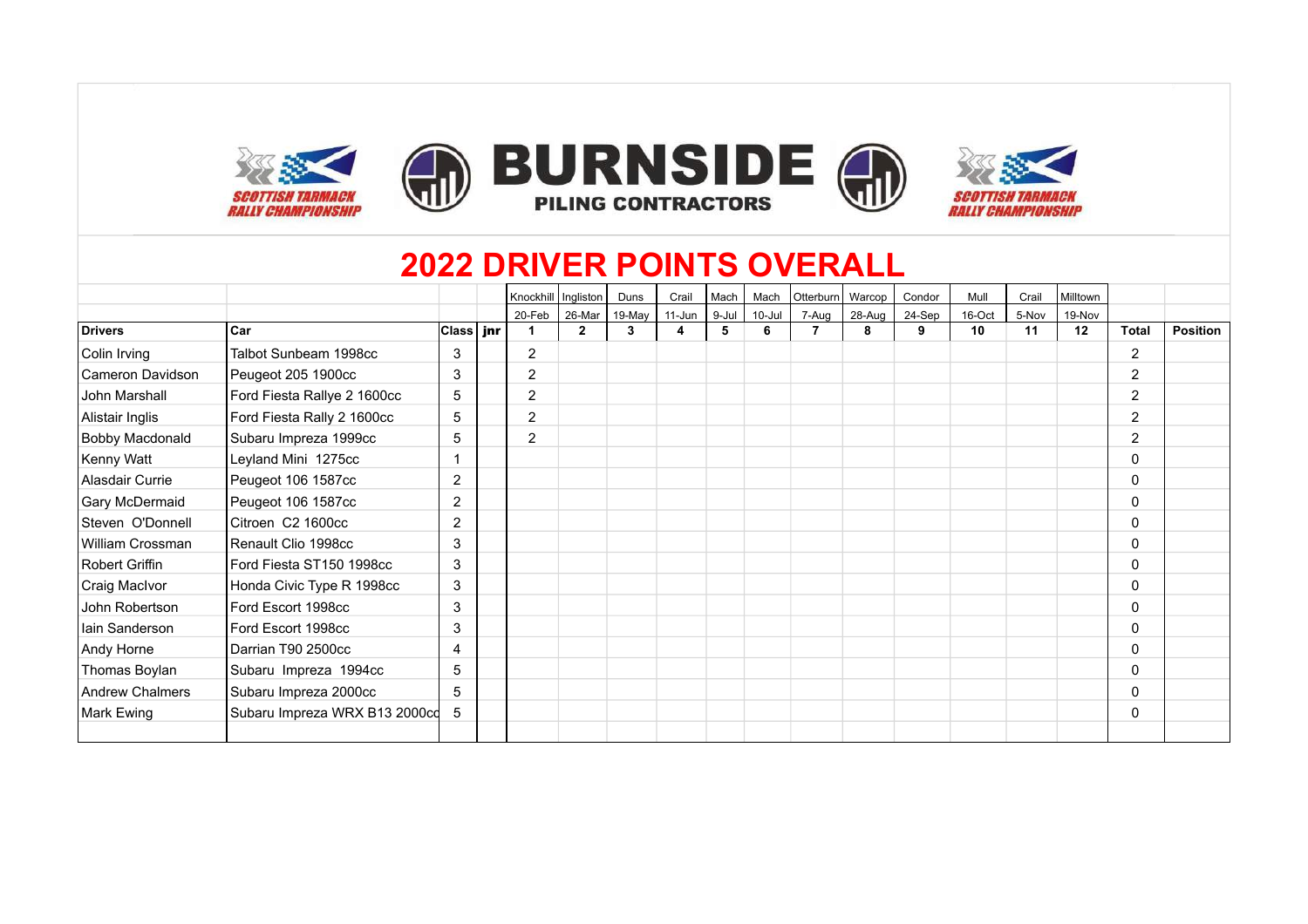

# **2022 DRIVER POINTS BY CLASS**

|                        |                           |                  | Knockhill   Ingliston |              | Duns   | Crail  | Mach  | Mach   | Otterburn      | Warcop Condor |        | Mull   | Crail | Milltown |                |                         |
|------------------------|---------------------------|------------------|-----------------------|--------------|--------|--------|-------|--------|----------------|---------------|--------|--------|-------|----------|----------------|-------------------------|
|                        |                           |                  | 20-Feb                | 26-Mar       | 19-May | 11-Jun | 9-Jul | 10-Jul | 7-Aug          | 28-Aug        | 24-Sep | 16-Oct | 5-Nov | 19-Nov   |                |                         |
| <b>Drivers</b>         | <b>Car</b>                | Class <b>jnr</b> | 1                     | $\mathbf{2}$ | 3      | 4      | 5     | 6      | $\overline{7}$ | 8             | 9      | 10     | 11    | 12       | <b>Total</b>   | Position                |
| Andrew Blackwood       | Ford Fiesta 1400cc        |                  | 22                    |              |        |        |       |        |                |               |        |        |       |          | 22             |                         |
| <b>Steven Crockett</b> | Peugeot 205 SC1400 1388cc | 1                | 19                    |              |        |        |       |        |                |               |        |        |       |          | 19             | 2                       |
| James Wilson           | MG ZR 1400cc              |                  | 17                    |              |        |        |       |        |                |               |        |        |       |          | 17             | 3                       |
| Steven Kilmurray       | Citreon C2 GT 1360cc      |                  | 16                    |              |        |        |       |        |                |               |        |        |       |          | 16             | 4                       |
| Claire Kilmurray       | l Suzuki Swift GTi 1316cc |                  | 15                    |              |        |        |       |        |                |               |        |        |       |          | 15             | 5                       |
| Mike Robertson         | Vauxhall Nova 1300cc      |                  | $\overline{2}$        |              |        |        |       |        |                |               |        |        |       |          | $\overline{2}$ |                         |
| Kenny Watt             | Leyland Mini 1275cc       | 1                |                       |              |        |        |       |        |                |               |        |        |       |          | 0              |                         |
| Des Campbell           | Peugeot 206 1600cc        | 2                | 22                    |              |        |        |       |        |                |               |        |        |       |          | 22             | $\overline{\mathbf{1}}$ |
| Steven Hay             | Vauxhall Corsa 1598cc     | 2                | 19                    |              |        |        |       |        |                |               |        |        |       |          | 19             | 2                       |
| David McIntyre         | Citroen C2R2 1598cc       | 2                | 17                    |              |        |        |       |        |                |               |        |        |       |          | 17             | 3                       |
| Alistair Brearley JNR  | Suzuki Swift Sport 1586cc | $\overline{2}$   | 16                    |              |        |        |       |        |                |               |        |        |       |          | 16             | 4                       |
| Joe Pringle            | Vauxhall Corsa 1598cc     | $\overline{2}$   | 15                    |              |        |        |       |        |                |               |        |        |       |          | 15             | 5                       |
| Nigel Harkness         | Vauxhall Corsa 1598cc     | 2                | 14                    |              |        |        |       |        |                |               |        |        |       |          | 14             | 6                       |
| Colin Blake            | BMW Mini 1599cc           | 2                | 13                    |              |        |        |       |        |                |               |        |        |       |          | 13             | $\overline{7}$          |
| Adam Hanner            | Ford Puma 1598cc          | $\overline{c}$   | $\overline{2}$        |              |        |        |       |        |                |               |        |        |       |          | $\overline{2}$ |                         |
| Alasdair Currie        | Peugeot 106 1587cc        | 2                |                       |              |        |        |       |        |                |               |        |        |       |          | $\mathbf{0}$   |                         |
| Gary McDermaid         | Peugeot 106 1587cc        | $\overline{2}$   |                       |              |        |        |       |        |                |               |        |        |       |          | $\Omega$       |                         |
| Steven O'Donnell       | Citroen C2 1600cc         | $\overline{c}$   |                       |              |        |        |       |        |                |               |        |        |       |          | $\Omega$       |                         |
| <b>Graham Bruce</b>    | Ford Escort 1998cc        | 3                | 22                    |              |        |        |       |        |                |               |        |        |       |          | 22             |                         |
| <b>Graeme Rintoul</b>  | Ford Fiesta St 2000cc     | 3                | $\overline{2}$        |              |        |        |       |        |                |               |        |        |       |          | $\overline{2}$ |                         |
| Stephen Hunter         | Honda Civic 1998cc        | 3                | $\overline{2}$        |              |        |        |       |        |                |               |        |        |       |          | $\overline{2}$ |                         |
| Graeme Sherry          | Opel Manta 1998cc         | 3                | $\overline{2}$        |              |        |        |       |        |                |               |        |        |       |          | 2              |                         |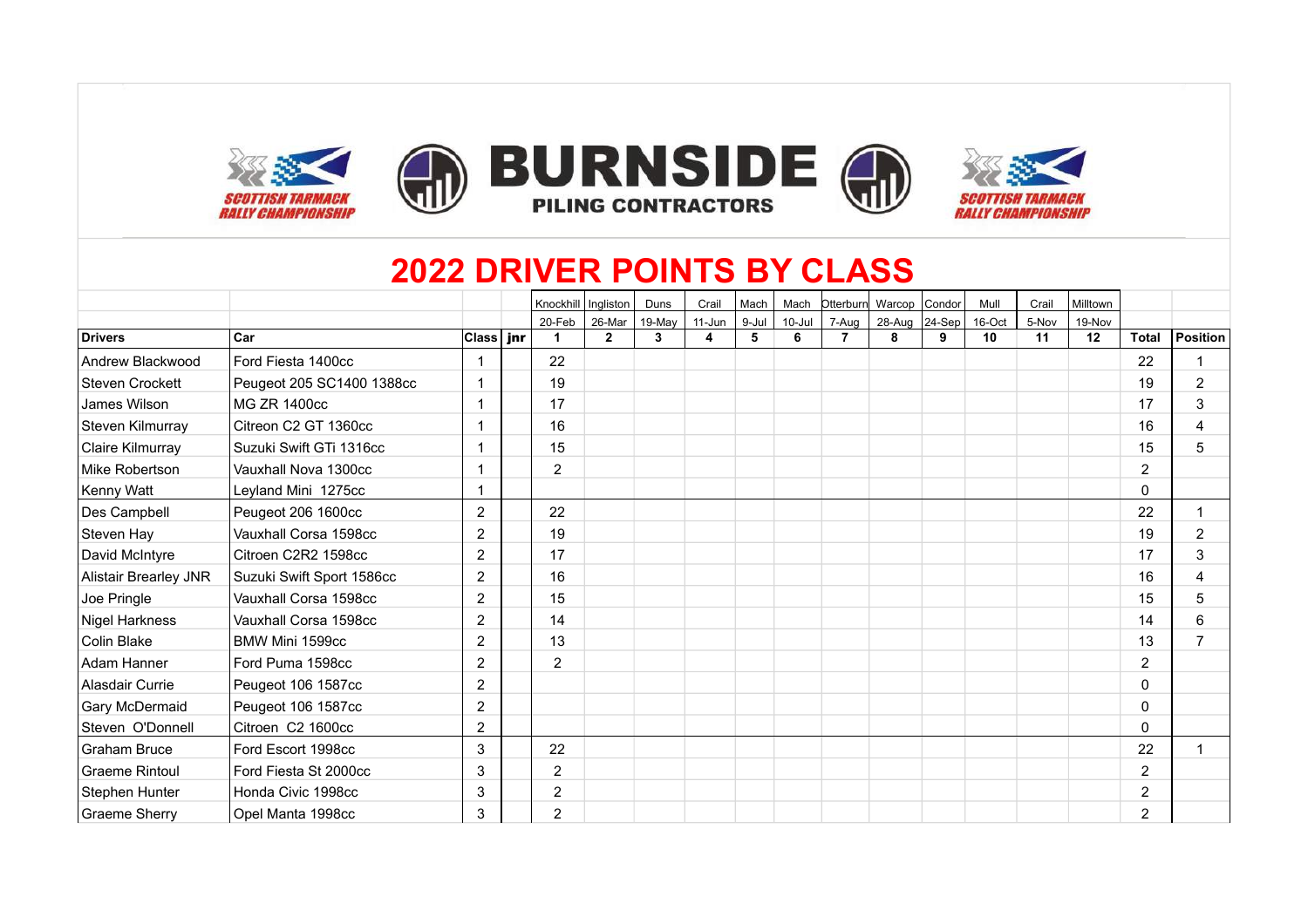

# **2022 DRIVER POINTS BY CLASS**

|                   |                                |              | Knockhill   Ingliston |                | Duns   | Crail  | Mach  | Mach       |       | Otterburn Warcop Condor |   | Mull   | Crail | Milltown |                |                |
|-------------------|--------------------------------|--------------|-----------------------|----------------|--------|--------|-------|------------|-------|-------------------------|---|--------|-------|----------|----------------|----------------|
|                   |                                |              | 20-Feb                | 26-Mar         | 19-May | 11-Jun | 9-Jul | $10 -$ Jul | 7-Aug | 28-Aug 24-Sep           |   | 16-Oct | 5-Nov | 19-Nov   |                |                |
| <b>Drivers</b>    | Car                            | ∣Class   jnr | 1                     | $\overline{2}$ | 3      |        |       | 6          |       | 8                       | 9 | 10     | 11    | 12       | <b>Total</b>   | Position       |
| Colin Irving      | Talbot Sunbeam 1998cc          | 3            | $\overline{2}$        |                |        |        |       |            |       |                         |   |        |       |          | 2              |                |
| Cameron Davidson  | Peugeot 205 1900cc             | 3            | 2                     |                |        |        |       |            |       |                         |   |        |       |          | 2              |                |
| William Crossman  | Renault Clio 1998cc            | 3            |                       |                |        |        |       |            |       |                         |   |        |       |          | 0              |                |
| Robert Griffin    | Ford Fiesta ST150 1998cc       | 3            |                       |                |        |        |       |            |       |                         |   |        |       |          | 0              |                |
| Craig MacIvor     | Honda Civic Type R 1998cc      | 3            |                       |                |        |        |       |            |       |                         |   |        |       |          | 0              |                |
| John Robertson    | Ford Escort 1998cc             | 3            |                       |                |        |        |       |            |       |                         |   |        |       |          | 0              |                |
| Iain Sanderson    | Ford Escort 1998cc             | 3            |                       |                |        |        |       |            |       |                         |   |        |       |          | 0              |                |
| Kyle Adam         | Ford Escort Mk2 2500cc         | 4            | 18                    |                |        |        |       |            |       |                         |   |        |       |          | 18             |                |
| Andy Horne        | Darrian T90 2500cc             | 4            |                       |                |        |        |       |            |       |                         |   |        |       |          | 0              |                |
| Andy Scott        | Ford Fiesta S2000 Turbo 2000cc | 5            | 22                    |                |        |        |       |            |       |                         |   |        |       |          | 22             |                |
| Kenneth Blair     | Mitsubishi Lancer Evo 7 1997cc | 5            | 19                    |                |        |        |       |            |       |                         |   |        |       |          | 19             | $\overline{2}$ |
| Scott Mccombie    | Mitsubishi Lancer evo 6 2000cc | 5            | 17                    |                |        |        |       |            |       |                         |   |        |       |          | 17             | 3              |
| John Marshall     | Ford Fiesta Rallye 2 1600cc    | 5            | $\overline{2}$        |                |        |        |       |            |       |                         |   |        |       |          | 2              |                |
| Alistair Inglis   | Ford Fiesta Rally 2 1600cc     | 5            | $\overline{2}$        |                |        |        |       |            |       |                         |   |        |       |          | $\overline{2}$ |                |
| <b>Billy Cowe</b> | Subaru Impreza 1944cc          | 5            | $\overline{2}$        |                |        |        |       |            |       |                         |   |        |       |          | 2              |                |
| Bobby Macdonald   | Subaru Impreza 1999cc          | 5            | $\overline{2}$        |                |        |        |       |            |       |                         |   |        |       |          | 2              |                |
| Thomas Boylan     | Subaru Impreza 1994cc          | 5            |                       |                |        |        |       |            |       |                         |   |        |       |          | 0              |                |
| Andrew Chalmers   | Subaru Impreza 2000cc          | 5            |                       |                |        |        |       |            |       |                         |   |        |       |          | 0              |                |
| Mark Ewing        | Subaru Impreza WRX B13 2000cc  | 5            |                       |                |        |        |       |            |       |                         |   |        |       |          | 0              |                |
|                   |                                |              |                       |                |        |        |       |            |       |                         |   |        |       |          |                |                |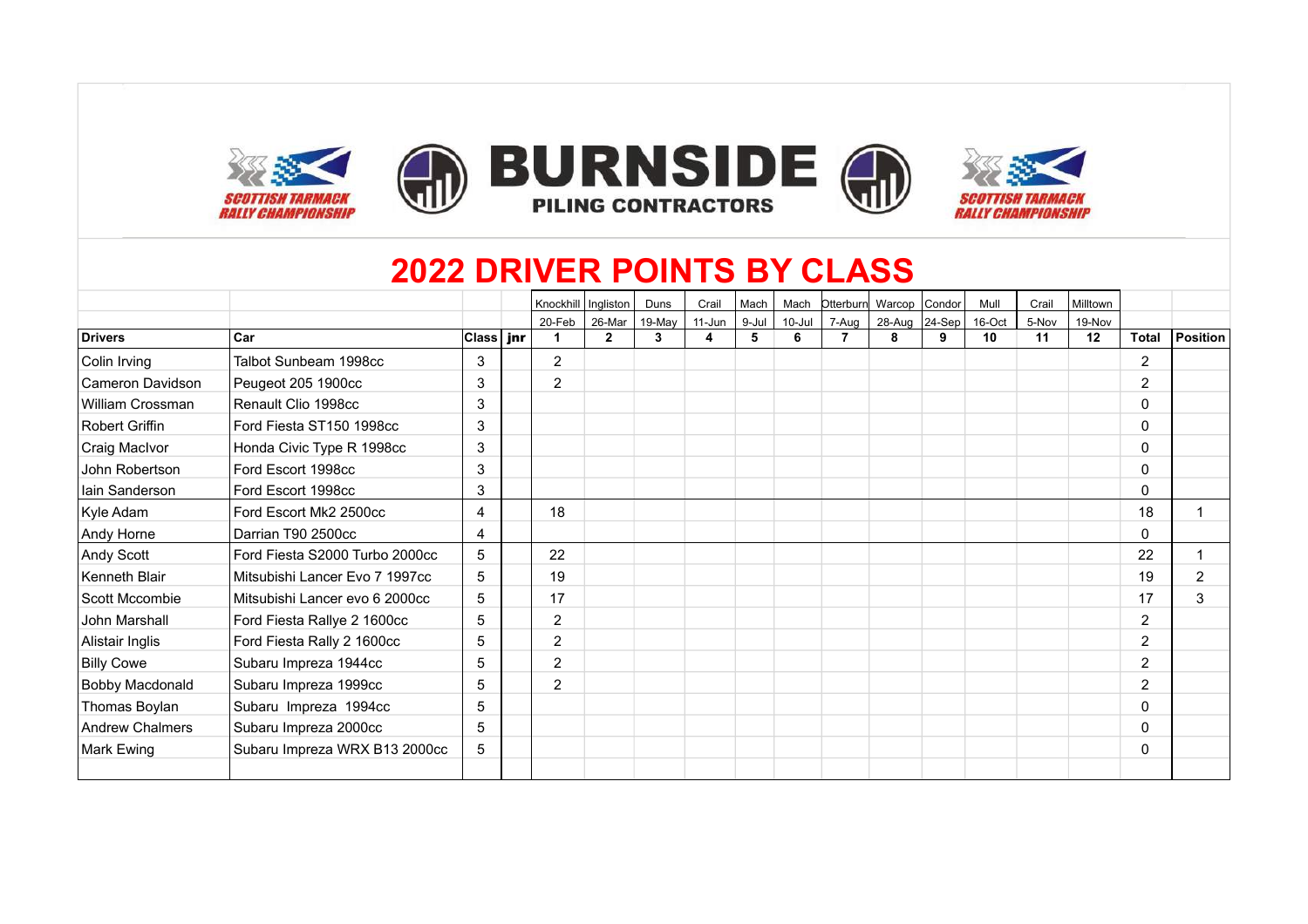







### **2022 CO-DRIVER POINTS OVERALL**

|                       |                                |                |     | Knockhill   Ingliston |              | Duns   | Crail  | Mach  | Mach       | Otterburn      | Warcop Condor |            | Mull   | Crail | Milltown |                |                 |
|-----------------------|--------------------------------|----------------|-----|-----------------------|--------------|--------|--------|-------|------------|----------------|---------------|------------|--------|-------|----------|----------------|-----------------|
|                       |                                |                |     | 20-Feb                | 26-Mar       | 19-May | 11-Jun | 9-Jul | $10 -$ Jul | 7-Aug          | 28-Aug        | $ 24-Sep $ | 16-Oct | 5-Nov | 19-Nov   |                |                 |
| Co-Drivers            | Car                            | <b>Class</b>   | jnr |                       | $\mathbf{2}$ | 3      | 4      | 5     | 6          | $\overline{7}$ | 8             | 9          | 10     | 11    | 12       | <b>Total</b>   | <b>Position</b> |
| Richard Stewart       | Ford Fiesta 1400cc             |                |     | 22                    |              |        |        |       |            |                |               |            |        |       |          | 22             | -1              |
| Craig Forsyth         | Peugeot 206 1600cc             | $\overline{2}$ |     | 22                    |              |        |        |       |            |                |               |            |        |       |          | 22             |                 |
| David Aitken          | Ford Escort 1998cc             | 3              |     | 22                    |              |        |        |       |            |                |               |            |        |       |          | 22             |                 |
| Laura Connell         | Ford Fiesta S2000 Turbo 2000cc | 5              |     | 22                    |              |        |        |       |            |                |               |            |        |       |          | 22             |                 |
| lan Wilson            | <b>MG ZR 1400cc</b>            |                |     | 19                    |              |        |        |       |            |                |               |            |        |       |          | 19             | 5               |
| Cameron Dunn          | Vauxhall Corsa 1598cc          | $\overline{2}$ |     | 19                    |              |        |        |       |            |                |               |            |        |       |          | 19             | 5               |
| Shona Hale            | Vauxhall Astra 1800cc          | 3              |     | 19                    |              |        |        |       |            |                |               |            |        |       |          | 19             | 5               |
| Steven Brown          | Ford Escort Mk2 2500cc         | 4              |     | 19                    |              |        |        |       |            |                |               |            |        |       |          | 19             | 5               |
| Steven Szumlakowski   | Mitsubishi Lancer Evo 7 1997cc | 5              |     | 19                    |              |        |        |       |            |                |               |            |        |       |          | 19             | 5               |
| Eamonn Kilmurray      | Citreon C2 GT 1360cc           |                |     | 17                    |              |        |        |       |            |                |               |            |        |       |          | 17             | 10              |
| Andy Brown            | Citroen C2R2 1598cc            | $\overline{2}$ |     | 17                    |              |        |        |       |            |                |               |            |        |       |          | 17             | 10              |
| Murray Strachan       | Mitsubishi Lancer evo 6 2000cc | 5              |     | 17                    |              |        |        |       |            |                |               |            |        |       |          | 17             | 10              |
| Duncan Smith          | Suzuki Swift GTi 1316cc        |                |     | 16                    |              |        |        |       |            |                |               |            |        |       |          | 16             | 13              |
| <b>Thomas Purvin</b>  | Vauxhall Corsa 1598cc          | $\overline{2}$ |     | 16                    |              |        |        |       |            |                |               |            |        |       |          | 16             | 13              |
| <b>Helen Harkness</b> | Vauxhall Corsa 1598cc          | $\overline{2}$ |     | 15                    |              |        |        |       |            |                |               |            |        |       |          | 15             | 15              |
| Pauline Blake         | BMW Mini 1599cc                | $\overline{2}$ |     | 14                    |              |        |        |       |            |                |               |            |        |       |          | 14             | 16              |
| Gary McDonald         | Vauxhall Nova 1300cc           |                |     | $\overline{2}$        |              |        |        |       |            |                |               |            |        |       |          | $\overline{2}$ |                 |
| Wayne Wood            | Ford Puma 1598cc               | 2              |     | 2                     |              |        |        |       |            |                |               |            |        |       |          | 2              |                 |
| Jim Rintoul           | Ford Fiesta St 2000cc          | 3              |     | $\overline{2}$        |              |        |        |       |            |                |               |            |        |       |          | $\overline{2}$ |                 |
| Ewan Lees             | Opel Manta 1998cc              | 3              |     | $\overline{2}$        |              |        |        |       |            |                |               |            |        |       |          | $\overline{2}$ |                 |
| Emma Muir             | Talbot Sunbeam 1998cc          | 3              |     | $\overline{2}$        |              |        |        |       |            |                |               |            |        |       |          | $\overline{2}$ |                 |
| Michael Moates        | Ford Escort Mk 2 2500cc        | 4              |     | $\overline{2}$        |              |        |        |       |            |                |               |            |        |       |          | $\overline{2}$ |                 |
| Craig Wallace         | Ford Fiesta Rallye 2 1600cc    | 5              |     | $\overline{2}$        |              |        |        |       |            |                |               |            |        |       |          | $\overline{2}$ |                 |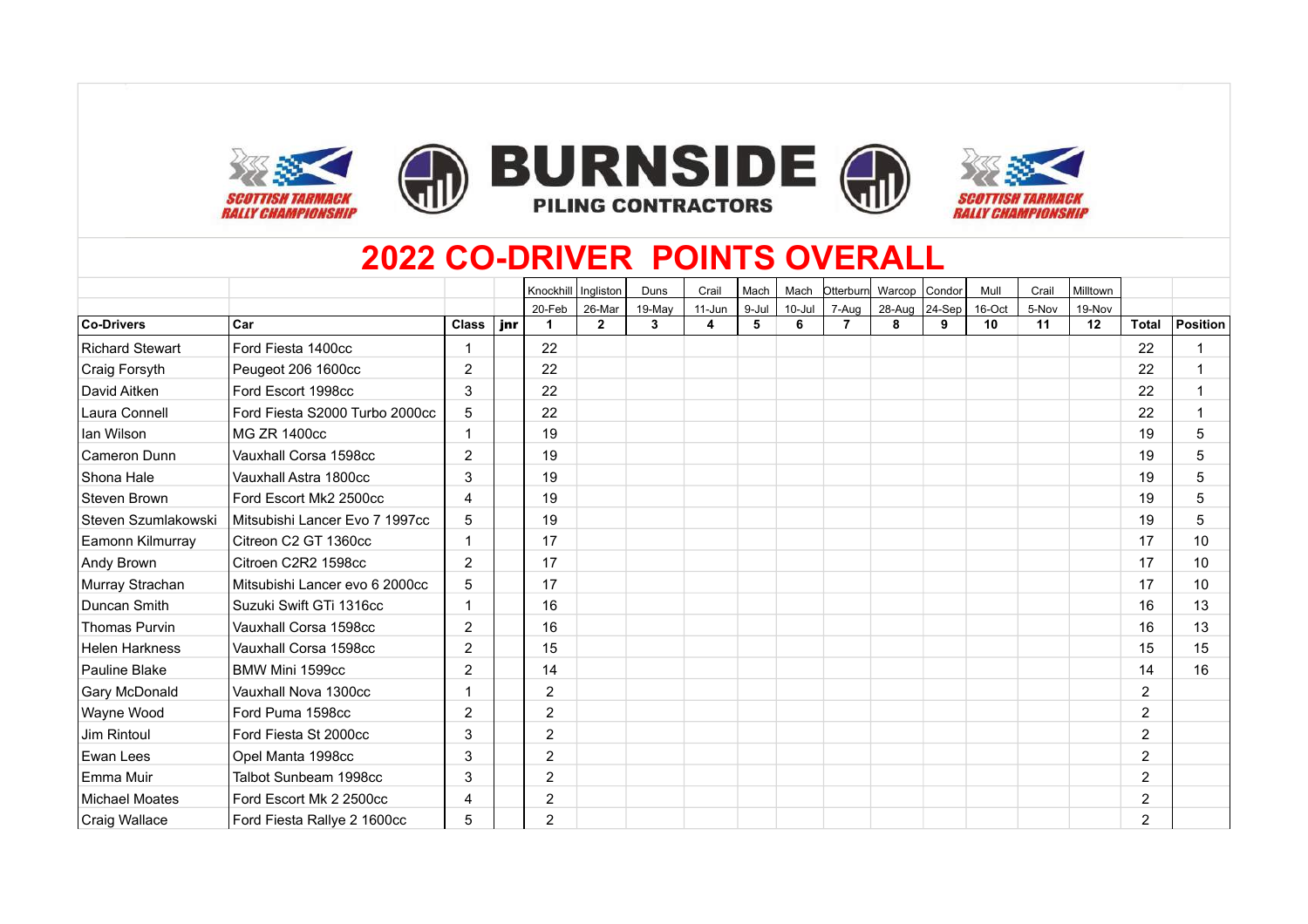

|                   |                            |       |     |        | Knockhill   Ingliston | Duns   | Crail  | Mach  | Mach   | Otterburn Warcop Condor          | Mull | Crail | Milltown |       |          |
|-------------------|----------------------------|-------|-----|--------|-----------------------|--------|--------|-------|--------|----------------------------------|------|-------|----------|-------|----------|
|                   |                            |       |     | 20-Feb | 26-Mar                | 19-May | 11-Jun | 9-Jul | 10-Jul | 7-Aug   28-Aug   24-Sep   16-Oct |      | 5-Nov | 19-Nov   |       |          |
| <b>Co-Drivers</b> | l Car                      | Class | jnr |        |                       |        |        | Ð.    | b      |                                  | 10   | 11    | $12 \,$  | Total | Position |
| Colin Inglis      | Ford Fiesta Rally 2 1600cc | 5     |     | റ<br>∠ |                       |        |        |       |        |                                  |      |       |          | ົ     |          |
| Eoghan Anderson   | Subaru Impreza 1999cc      | 5     |     | റ      |                       |        |        |       |        |                                  |      |       |          | ົ     |          |
| Fraser McCurdie   | Leyland Mini 1275cc        |       |     |        |                       |        |        |       |        |                                  |      |       |          | 0     |          |
| Fiona Moir        |                            | ີ     |     |        |                       |        |        |       |        |                                  |      |       |          | 0     |          |
| Violet Kydd       | Ford Escort 1998cc         | 3     |     |        |                       |        |        |       |        |                                  |      |       |          | 0     |          |
| Martin Maccabe    | Subaru Impreza 1994cc      | 5     |     |        |                       |        |        |       |        |                                  |      |       |          | 0     |          |
|                   |                            |       |     |        |                       |        |        |       |        |                                  |      |       |          |       |          |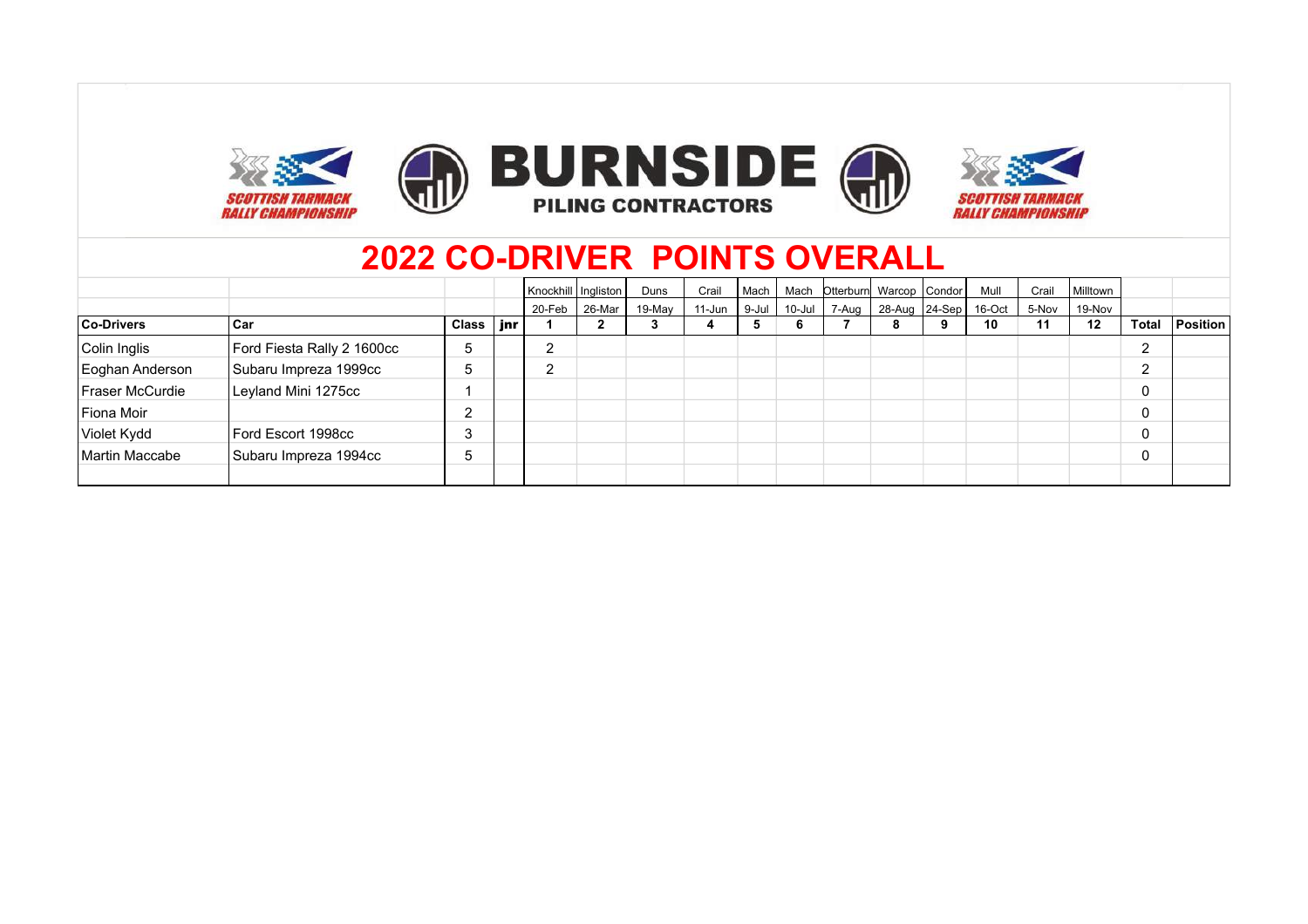









# **2022 CO-DRIVER POINTS BY CLASS**

|                        |                         |                | Knockhill      | Ingliston      | Duns   | Crail     | Mach  | Mach       | Otterburn | Warcop Condor |   | Mull   | Crail | Milltown |                |                |
|------------------------|-------------------------|----------------|----------------|----------------|--------|-----------|-------|------------|-----------|---------------|---|--------|-------|----------|----------------|----------------|
|                        |                         |                | 20-Feb         | 26-Mar         | 19-May | $11-J$ un | 9-Jul | $10 -$ Jul | 7-Aug     | 28-Aug 24-Sep |   | 16-Oct | 5-Nov | 19-Nov   |                |                |
| <b>Co-Drivers</b>      | Car                     | ∣Class ∣ jnr   |                | $\overline{2}$ | 3      | 4         | 5     | 6          | 7         | 8             | 9 | 10     | 11    | 12       | <b>Total</b>   | Position       |
| <b>Richard Stewart</b> | Ford Fiesta 1400cc      |                | 22             |                |        |           |       |            |           |               |   |        |       |          | 22             | -1             |
| lan Wilson             | <b>MG ZR 1400cc</b>     |                | 19             |                |        |           |       |            |           |               |   |        |       |          | 19             | $\overline{2}$ |
| Eamonn Kilmurray       | Citreon C2 GT 1360cc    |                | 17             |                |        |           |       |            |           |               |   |        |       |          | 17             | 3              |
| Duncan Smith           | Suzuki Swift GTi 1316cc |                | 16             |                |        |           |       |            |           |               |   |        |       |          | 16             | 4              |
| Gary McDonald          | Vauxhall Nova 1300cc    |                | $\overline{2}$ |                |        |           |       |            |           |               |   |        |       |          | $\overline{2}$ |                |
| Fraser McCurdie        | Leyland Mini 1275cc     |                |                |                |        |           |       |            |           |               |   |        |       |          | 0              |                |
| Craig Forsyth          | Peugeot 206 1600cc      | 2              | 22             |                |        |           |       |            |           |               |   |        |       |          | 22             | $\overline{1}$ |
| Cameron Dunn           | Vauxhall Corsa 1598cc   | $\overline{2}$ | 19             |                |        |           |       |            |           |               |   |        |       |          | 19             | $\overline{c}$ |
| Andy Brown             | Citroen C2R2 1598cc     | $\overline{2}$ | 17             |                |        |           |       |            |           |               |   |        |       |          | 17             | 3              |
| Thomas Purvin          | Vauxhall Corsa 1598cc   | $\overline{2}$ | 16             |                |        |           |       |            |           |               |   |        |       |          | 16             | 4              |
| <b>Helen Harkness</b>  | Vauxhall Corsa 1598cc   | $\overline{2}$ | 15             |                |        |           |       |            |           |               |   |        |       |          | 15             | 5              |
| Pauline Blake          | BMW Mini 1599cc         | $\overline{2}$ | 14             |                |        |           |       |            |           |               |   |        |       |          | 14             | 6              |
| Wayne Wood             | Ford Puma 1598cc        | $\overline{2}$ | $\overline{2}$ |                |        |           |       |            |           |               |   |        |       |          | 2              |                |
| Fiona Moir             |                         | $\overline{2}$ |                |                |        |           |       |            |           |               |   |        |       |          | 0              |                |
| David Aitken           | Ford Escort 1998cc      | 3              | 22             |                |        |           |       |            |           |               |   |        |       |          | 22             | 1              |
| Shona Hale             | Vauxhall Astra 1800cc   | 3              | 19             |                |        |           |       |            |           |               |   |        |       |          | 19             | $\overline{2}$ |
| Jim Rintoul            | Ford Fiesta St 2000cc   | 3              | $\overline{2}$ |                |        |           |       |            |           |               |   |        |       |          | $\overline{2}$ |                |
| Ewan Lees              | Opel Manta 1998cc       | 3              | $\overline{2}$ |                |        |           |       |            |           |               |   |        |       |          | 2              |                |
| Emma Muir              | Talbot Sunbeam 1998cc   | 3              | $\overline{2}$ |                |        |           |       |            |           |               |   |        |       |          | 2              |                |
| Violet Kydd            | Ford Escort 1998cc      | 3              |                |                |        |           |       |            |           |               |   |        |       |          | 0              |                |
| <b>Steven Brown</b>    | Ford Escort Mk2 2500cc  | $\overline{4}$ | 19             |                |        |           |       |            |           |               |   |        |       |          | 19             | -1             |
| <b>Michael Moates</b>  | Ford Escort Mk 2 2500cc | 4              | $\overline{2}$ |                |        |           |       |            |           |               |   |        |       |          | 2              |                |